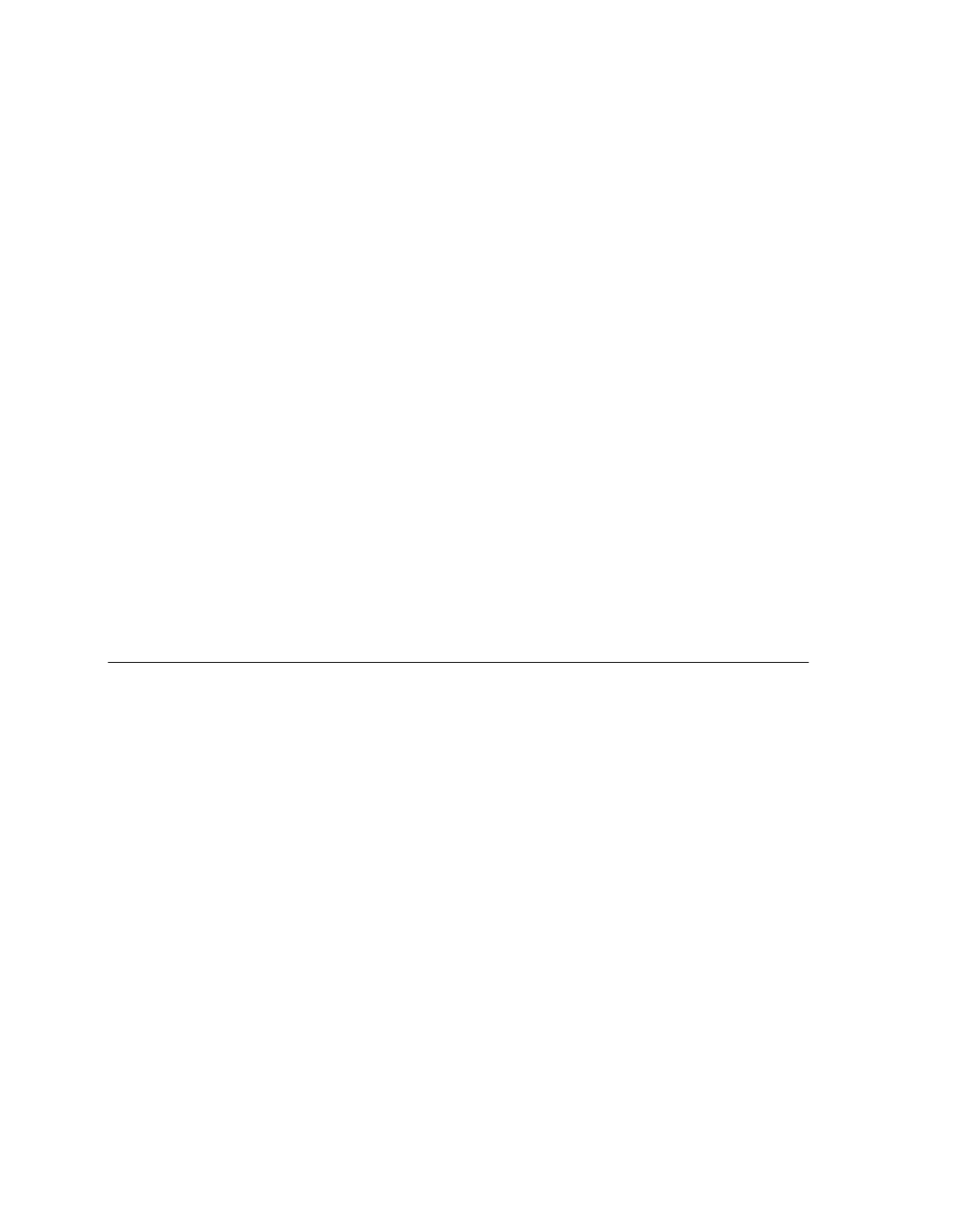# **TRACKING OF REMOTE READING PROJECT – PHASE 1 SEPTEMBER 30, 2013**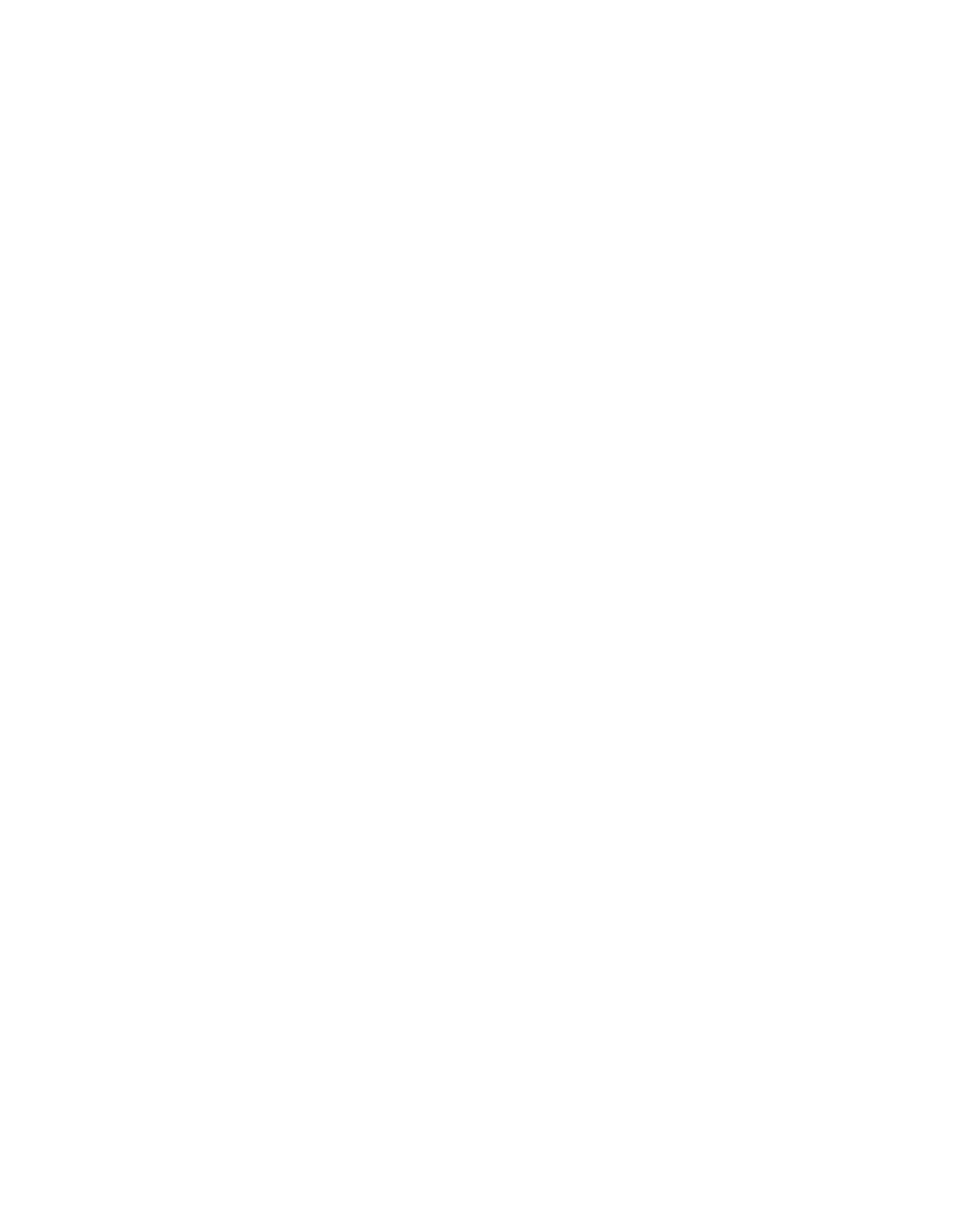#### **Contents**

| 2.             |                                                                                       |  |
|----------------|---------------------------------------------------------------------------------------|--|
| 3.             |                                                                                       |  |
|                |                                                                                       |  |
|                |                                                                                       |  |
| $\mathbf{A}$   |                                                                                       |  |
| 5 <sub>1</sub> |                                                                                       |  |
|                | 5.1. IMPACT OF THE NUMBER OF CLIENTS WHO EXERCISED THE OPTION TO OPT-OUT FROM THE LAD |  |
|                |                                                                                       |  |
| 6.             |                                                                                       |  |
|                | <b>Attachments</b>                                                                    |  |
|                |                                                                                       |  |

#### **Tables**

| Table 1: Number of Planned and Installed New Generation Meters by Quarter for Phase 1 (in thousands)7 |  |
|-------------------------------------------------------------------------------------------------------|--|
|                                                                                                       |  |
|                                                                                                       |  |
|                                                                                                       |  |
|                                                                                                       |  |

#### **Figure**

Figure 1: Number of Planned and Installed New Generation Meters by Quarter for Phase 1 (in thousands)8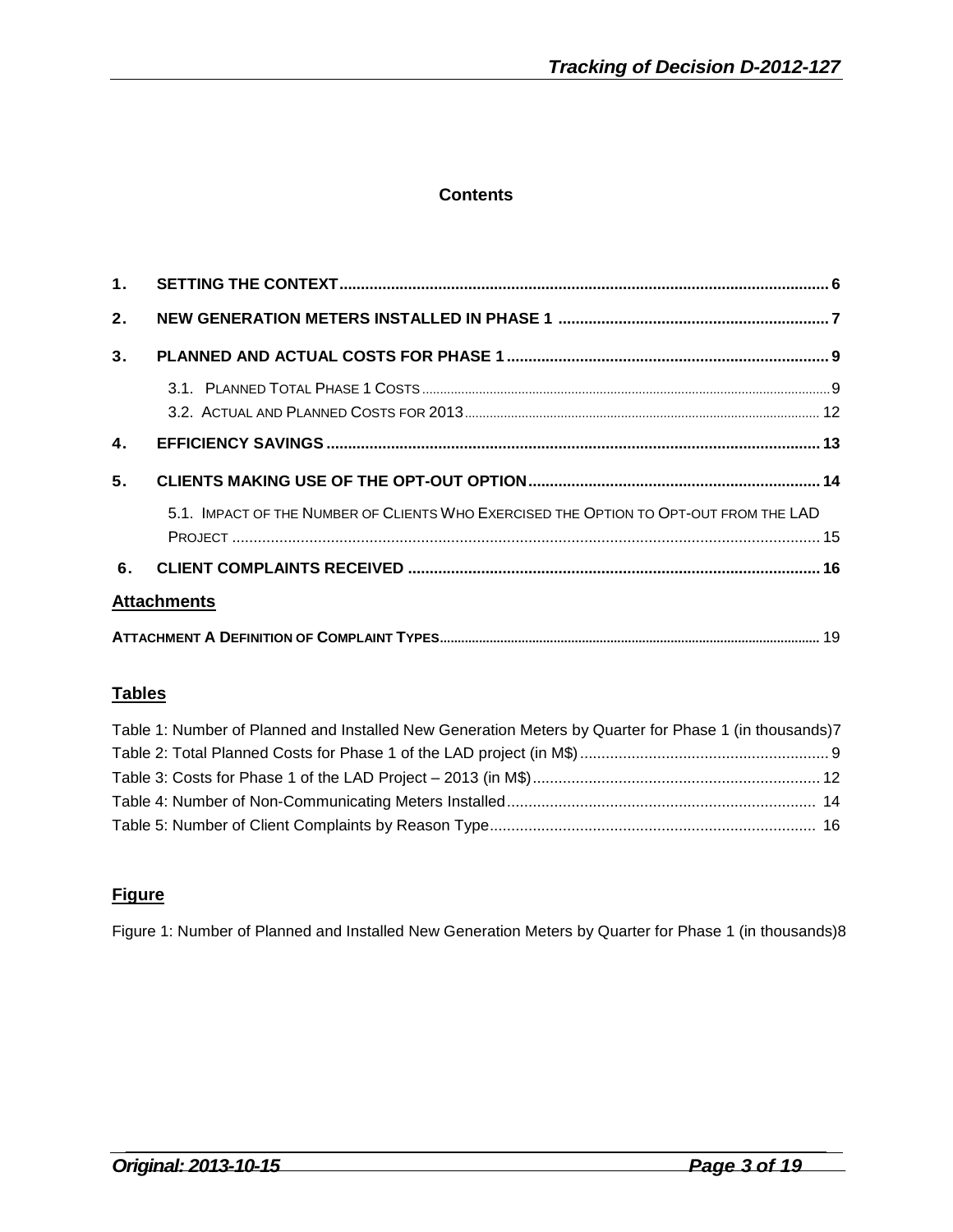#### **Glossary**

| <b>CES</b>     | <b>Conditions of Electricity Service</b>                                                                                             |
|----------------|--------------------------------------------------------------------------------------------------------------------------------------|
| <b>MOC</b>     | <b>Measurement Operations Center</b>                                                                                                 |
| <b>NCM</b>     | Non-Communicating Meter                                                                                                              |
| <b>NGM</b>     | <b>New Generation Meter</b>                                                                                                          |
| AMI            | Advanced Measurement Infrastructure                                                                                                  |
| k              | thousand(s)                                                                                                                          |
| M\$            | million(s) of dollars                                                                                                                |
| <b>MDMS</b>    | Measurement Data Management System                                                                                                   |
| <b>MRC</b>     | County regional town                                                                                                                 |
| Opt-out option | Electricity distribution tariffs and conditions relating to an option for<br>installing a meter that does not emit radio frequencies |
| LAD project    | Remote reading project                                                                                                               |
| et seq.        | and following                                                                                                                        |
| VS.            | versus                                                                                                                               |

### **Note: The totals in the document's tables are calculated from un-rounded data.**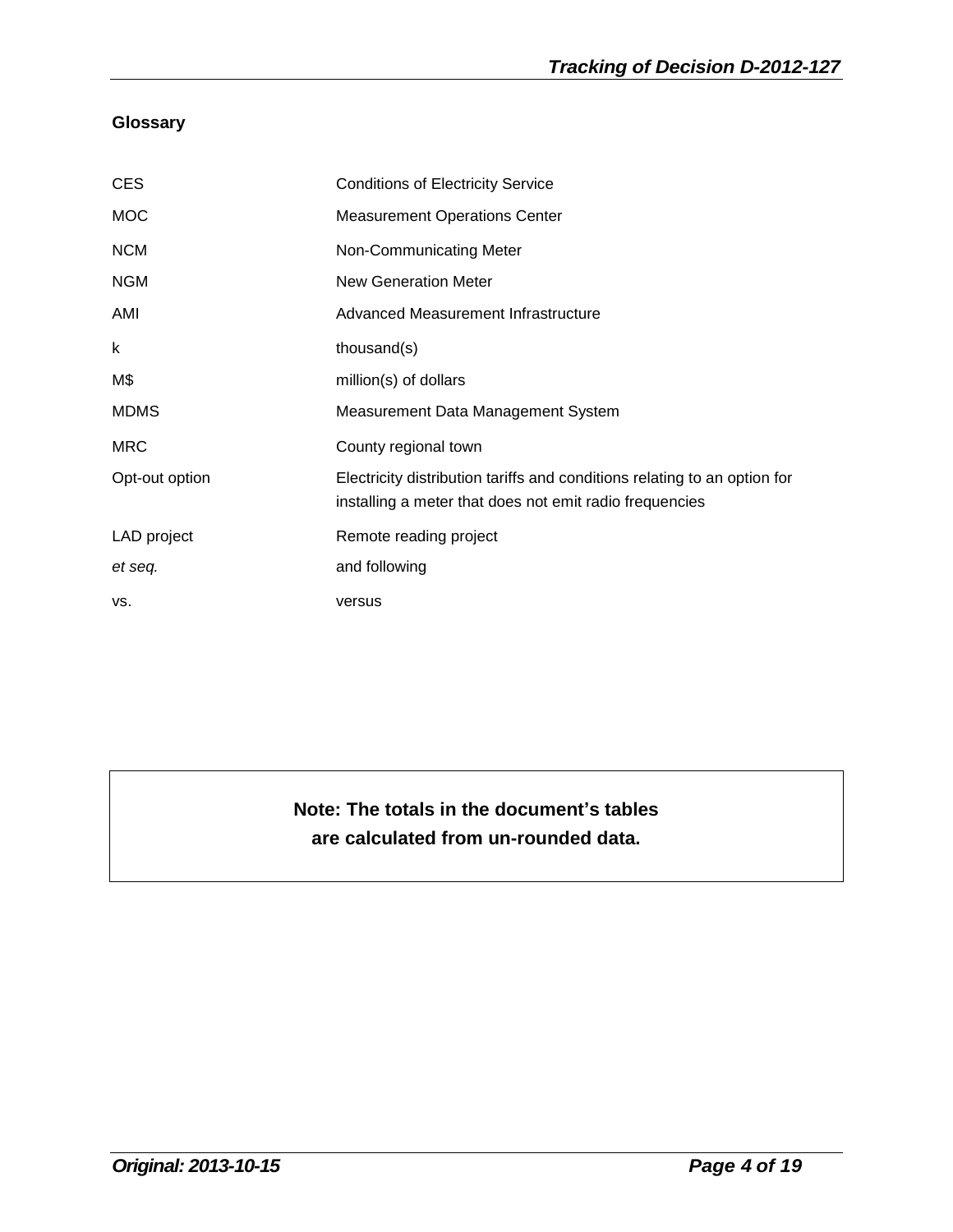In its decision DE-2012-127<sup>1</sup> on the authorization request for performing phase 1 of the LAD project, the Energy Authority (the "Authority") asked Hydro-Québec Distribution (the "Distributor") to file quarterly a tracking of the progress of the costs and project schedule. This is how the Authority's request is formulated:

"[532] Consequently, the Authority asked the Distributor to send it the following information, with the periodicity called for below:

- A year from now, an assessment of the communication plan intended to respond to its clients' questions and concerns, data on the number of clients who exercised the Opt-out Option and their impact on the deployment and the Project costs;
- On a quarterly basis, attract new report on the progress of the Project's costs and schedule, including the following information:
	- o A plan for NGM installation by quarter for all of phase 1; [Section 2]
	- $\circ$  The number of NGM actually installed by quarter; [Section 2]  $\circ$  The number of clients who make use of the Opt-out Option by
	- The number of clients who make use of the Opt-out Option by quarter; [Section 5]
	- o The expected costs of phase 1 of the Project by quarter; [Section 3]
	- o The actual costs of phase 1 by quarter; [Section 3]
	- $\circ$  The explanation for cost and schedule deviations and the new forecasts, as applicable; [Section 2 and 3]
	- o A status of the materialization of the stated efficiency savings; [Section 4]
	- $\circ$  The number of client complaints received per quarter, organized by the type of reasons. [Section 6]

…"

The Distributor is filing the quarterly tracking for September 30, 2013 of the progress of the project costs and schedule including the explanations for deviations, as applicable. As indicated in the communication plan assessment filed with the Authority October 7, 2013, this tracking includes in Section 5 the results of the analysis of the impact on the LAD project of the number of clients who exercised the opt-out option.

<sup>1</sup> D-2012-127, final decision concerning the *Request for Authorization of the Remote Reading Project– Phase 1*, October 5, 2012.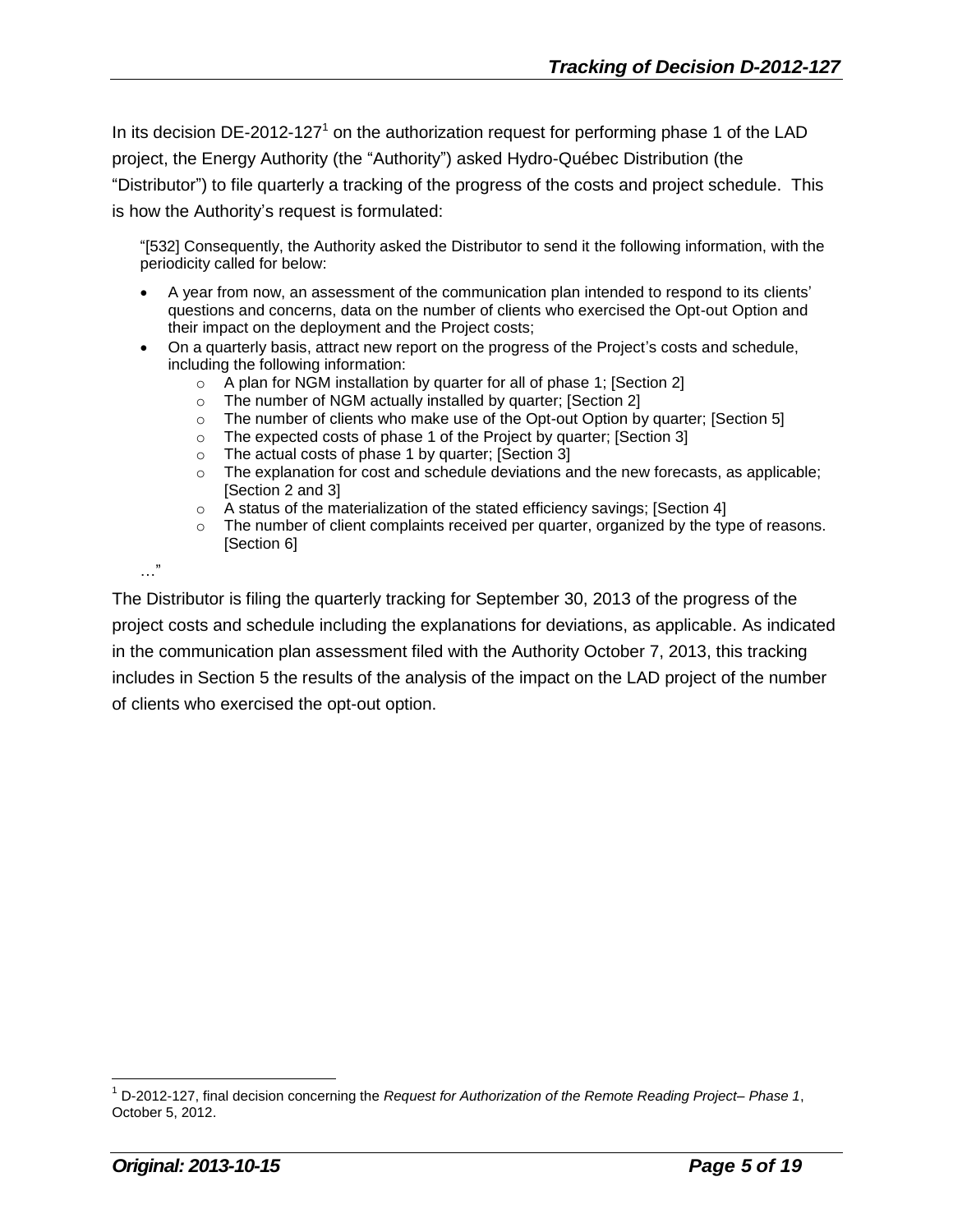#### **1. SETTING THE CONTEXT**

The LAD project phase 1 deployment is continuing, within the forecast financial envelope, and in keeping with the Distributor's high expectations for both the technology and the tempo of its execution. The Distributor remains confident of achieving at the end of phase 1 the objectives which it set for new generation meter deployment.

The Distributor indicates that in the case R-3770-2011<sup>2</sup> it was planning the beginning of bulk deployment in the second quarter of 2012; the annual costs and savings stated in the authorization request reflected the deployment tempo planned at that time. In October 2012, the Authority approved the electricity distribution tariffs and conditions for an option for installing a meter that does not emit radio frequencies ("opt-out option")<sup>3</sup>. Because of the coupled effect of the date of entry into force of the opt-out option set for December 1, 2012<sup>4</sup> and the seasonal holiday period, the first installation notice letters, with information on the meter replacement, were sent to the client's January 7, 2013.

The forecasts stated in the 2013-2014 tariff case (case R-3814-2012) principally follow from the delay in starting bulk deployment and the revision of the LAD project phase 1 deployment schedule $^5$ .

<sup>2</sup> Case R-3770-2011, *Request for Authorization of the Remote Reading Project – Phase 1*.

<sup>3</sup> D-2012-128, final decision on the *Request for Setting Electricity Distribution Tariffs and Conditions for an Option for Installing a Meter that Does Not Emit Radio Frequencies*, October 5 2012.

<sup>4</sup> D-2012-145, final decision on *Conditions for Electric Service and Distributor's Tariffs and Conditions Applicable Starting December 1, 2012*, November 2, 2012.

<sup>&</sup>lt;sup>5</sup> See the responses to question 16.2 and 42.3 from the Authority's request for information number 1 on document HQD-13, document 1 (B-0082) of the case R-3814-2012, *Request to Establish Electricity Tariffs for the Tariff Year 2013-2014*, which reports on a start of bulk deployment in January 2013.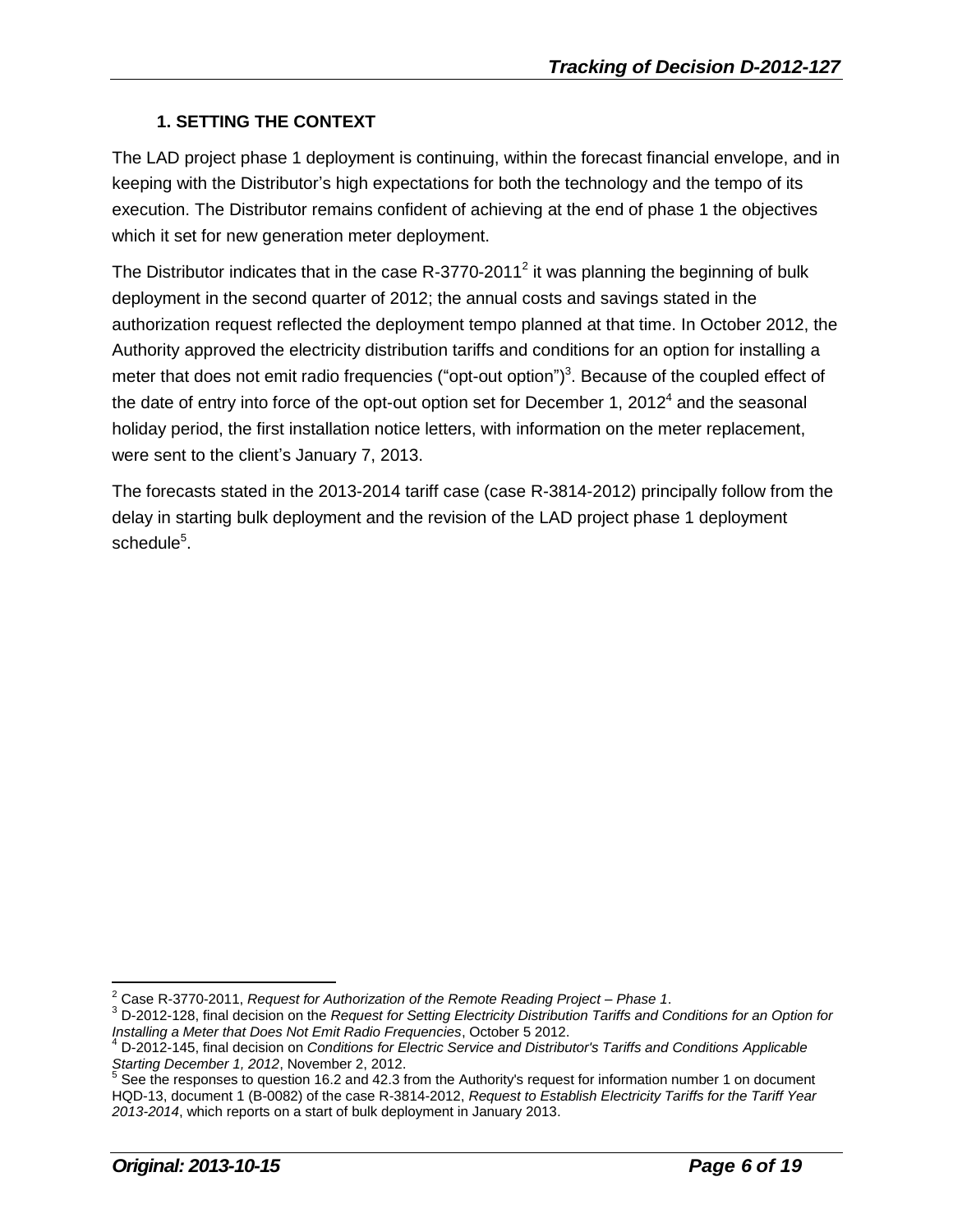#### **2. NEW GENERATION METERS INSTALLED IN PHASE 1**

In the third quarter, the Distributor continued installing telecommunications equipment and new generation meters. As forecast in the 2013-2014 tariff case, the installation of 1.7 million meters in the greater Montréal region $6$  will be finished at the end of the second quarter of 2014.

Table 1 provides the number of new generation meters installed quarterly by September 30, 2013 and also the forecast for the coming meter installations, relying on the information already provided in the 2013-2014 tariff case. The number of new generation meters installed in red by the MOC is 634,000<sup>7</sup> on September 30, 2013. Number of meters installed, including noncommunicating meters, total 636,000.

#### TABLE 1: NUMBER OF PLANNED AND INSTALLED NEW GENERATION METERS BY QUARTER FOR PHASE 1 (IN **THOUSANDS)**

|                                                         | 2013             |              |              |              | 2014          |               | Total                     |         |
|---------------------------------------------------------|------------------|--------------|--------------|--------------|---------------|---------------|---------------------------|---------|
|                                                         | y work<br>actual | Q1<br>actual | Q2<br>actual | Q3<br>actual | Q4<br>planned | Q1<br>planned | Q <sub>2</sub><br>planned | planned |
| $R - 3814 - 2012$                                       | 20               | 68           | 262          | 334          | 334           | 334           | 337                       | 1,690   |
| <b>New forecast</b>                                     | 20               | 20           | 208          | 386          | 385           | 334           | 337                       | 1,690   |
| <b>Deviation R-3814-</b><br>2012 versus New<br>Forecast | 0                | (48)         | (55)         | 52           | 51            | 0             | 0                         |         |

Note 1: Table R-42.4 from document HQD-13, document 1 (B-0082) from case R-3814-2012 for data from Q1 to Q4 2013; Table 1 from Tracking the Remote Reading Project – Phase 1, period from January 1 to June 30, 2014 for the data for Q1 and Q2 2014.

As forecast, the tempo of installations has continued its progression since the last update. Thus, the average for the last two months of the third quarter exceeded the 30,000 installations per week cap. The bar of 7000 meters installed in a single day was crossed several times. The Distributor has therefore considerably

 $^6$  See page 18 from document HQD-3, document one (B-0026) from the case R-3770-2011 where the area targeted

by the phase 1 deployment is illustrated.<br><sup>7</sup> This number includes meters installed in connection with preparatory work during the pilot project for the city of Boucherville and the MRC of Memphrémagog and also the Villeray neighborhood in Montréal.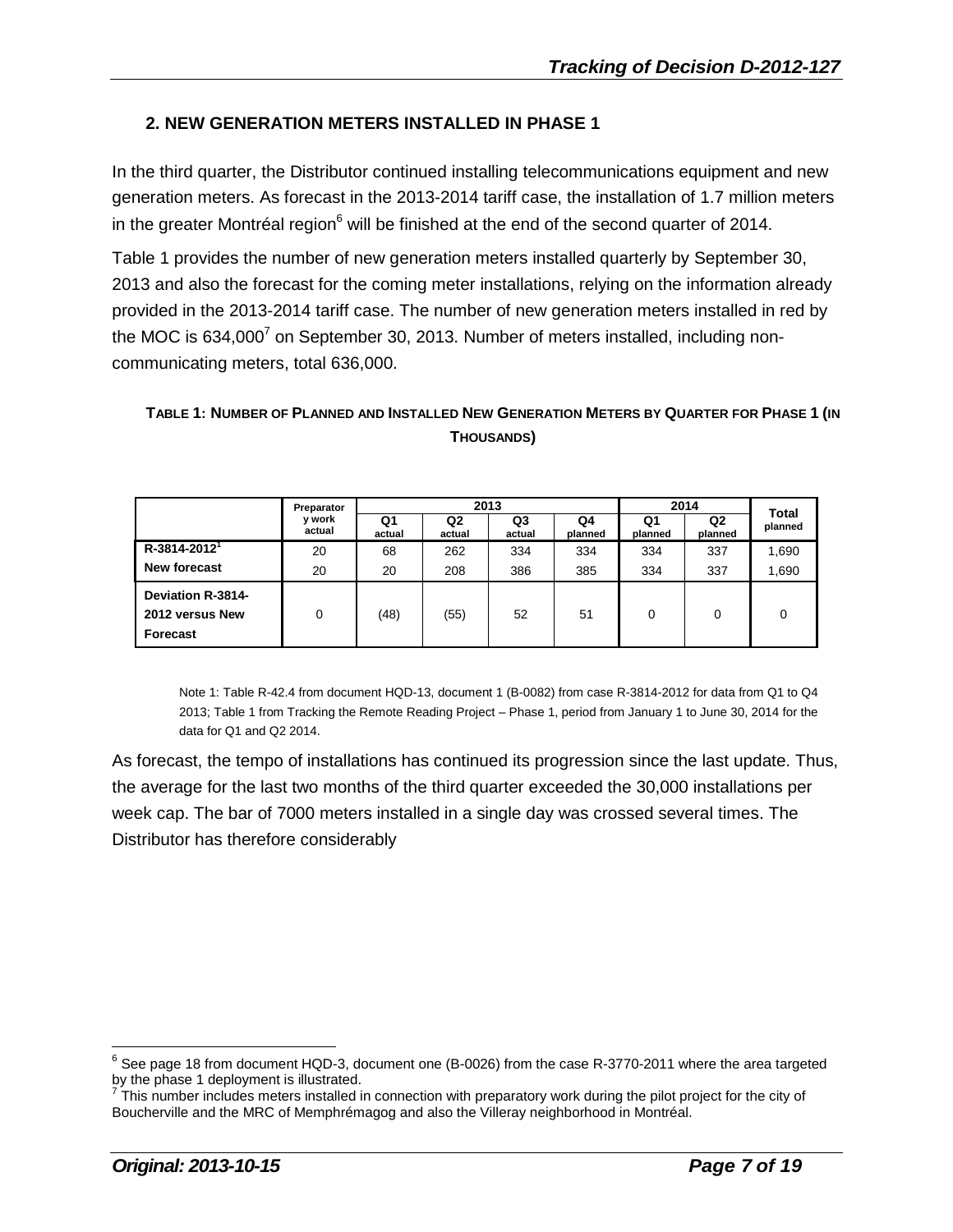exceeded the forecast average installation tempo of 5000 meters per day $^8$  and aims to maintain this tempo during the third quarter.

That Distributor indicates that the deviation observed between the number of meters installed by June 30, 2013 and the number expected for the same period is explained by the offset from starting installations on February 7 instead of January 1, 2013. In the third quarter, the Distributor managed to install 52,000 more meters than what was planned in 2013-2014 tariff case.

Thus, as forecast June 30, 2013<sup>9</sup>, half of the unfavorable deviation observed June 30 was filled by September 30, 2013. The Distributor is confident of reaching its annual install meters objective by the end of the fourth quarter, even though the objective for the number of installed meters for phase 1 is 1.7 million as shown in Figure 1.

#### **FIGURE 1: NUMBER OF PLANNED AND INSTALLED NEW GENERATION METERS BY QUARTER FOR PHASE 1 (IN THOUSANDS)**



 $^8$  In particular see the stenographic notes from the hearing May 22, 2012, volume 18 (A-0152) from case R-3770-2011, pages 84 to 94.<br><sup>9</sup> See Table 1 from the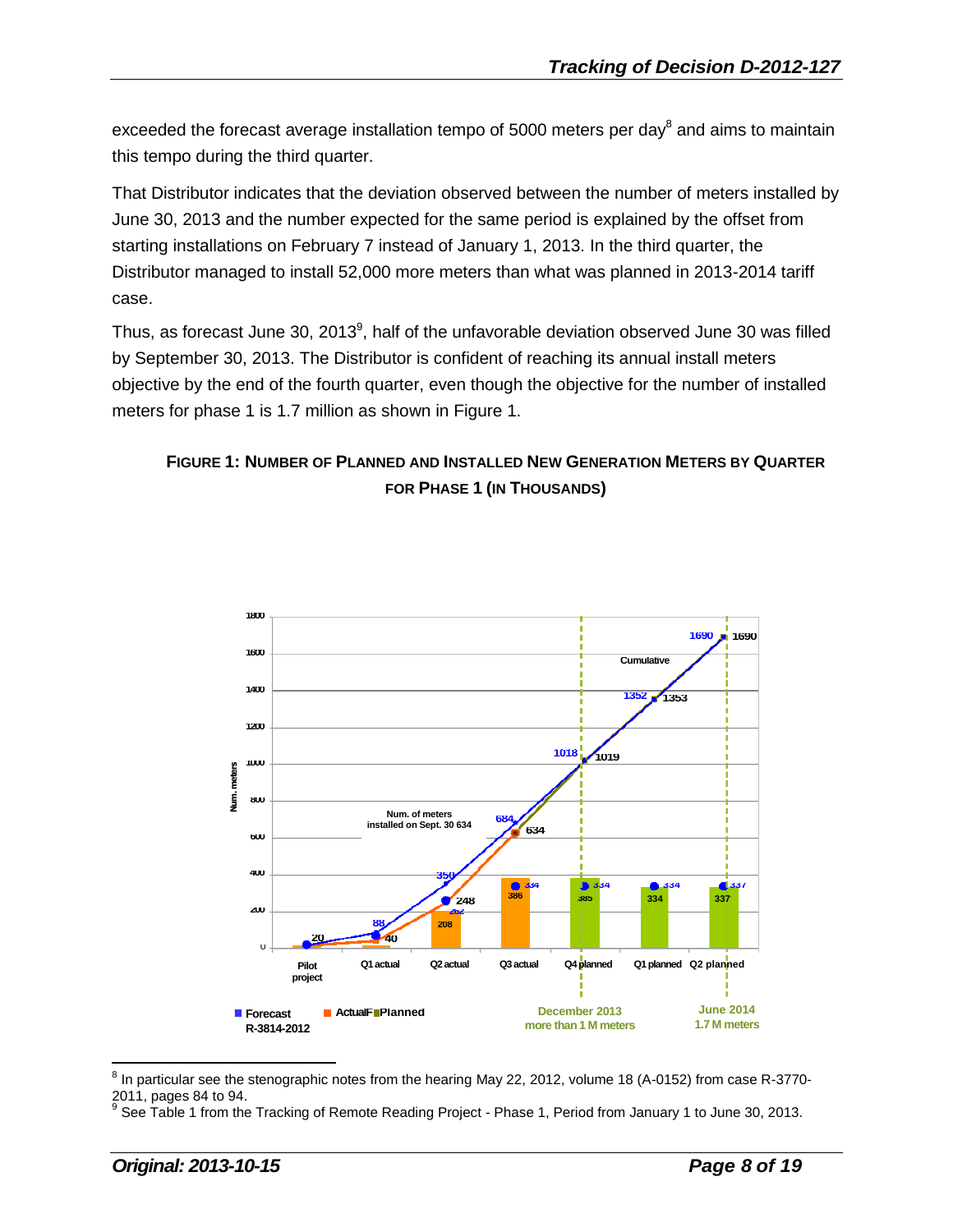#### **3. PLANNED AND ACTUAL COSTS FOR PHASE 1**

#### **3.1. Planned Total Phase 1 Costs**

Table 2 gives the actual cost to September 30, 2013 and those forecast until the end of phase 1, and then compares those to the forecast costs from case R-3770-2011. For purposes of LAD project phase 1 cost analysis, the Distributor presents its data on an annual basis.

By sustaining the current cost management rigor, the Distributor currently anticipates that the phase 1 costs will be below the \$440.5 million costs forecasting case R-3770-2011. While remaining prudent, in the face of the work to be done from now to the end of phase 1, the Distributor thinks that favorable deviations totaling \$25.6 million will be realized. With these favorable deviations it will be possible to balance the cost for maintaining the essential activities arising from the delay in starting the bulk deployment (\$8.7 million) and the increase of financial costs attributed to the project (\$4.4 million). The Distributor therefore expects to achieve a net favorable deviation of \$12.5 million for a new forecast of \$427.9 million.

|                                       | Preparat<br>ory<br>work <sup>1</sup> | 2012<br>actual | 2013<br>planned | 2014 et<br>seq.<br>planned | Total<br>planned | R-3770-<br>2011' | <b>Deviation</b><br>Forecast/<br>R-3770-<br>2011 |
|---------------------------------------|--------------------------------------|----------------|-----------------|----------------------------|------------------|------------------|--------------------------------------------------|
| <b>Investments</b>                    | 38.8                                 | 41.2           | 172.7           | 143.0                      | 395.8            | 396.3            | (0.5)                                            |
| Information technology infrastructure | 20.3                                 | 13.7           | 9.3             | 25.3                       | 68.6             | 72.1             | (3.5)                                            |
| Project office                        | 7.1                                  | 3.8            |                 |                            | 10.9             | 10.2             | 0.7                                              |
| <b>Subtotal</b>                       | 11.4                                 | 23.7           | 163.4           | 117.7                      | 316.3            | 314.0            | 2.3                                              |
| Purchasing and installing meters      | 4.4                                  | 3.2            | 132.4           | 101.6                      | 241.8            | 250.8            | (9.1)                                            |
| Telecommunications equipment          | 3.0                                  | 11.3           | 20.3            | 10.4                       | 45.1             | 46.2             | (1.1)                                            |
| Project office                        |                                      | 6.1            | 7.5             | 4.4                        | 18.0             | 8.3              | 9.6                                              |
| Capitalized borrowing costs           |                                      | 3.0            | 3.1             | 0.6                        | 6.8              | 2.3              | 4.4                                              |
| Other                                 | 4.0                                  | 0.1            | 0.0             | 0.6                        | 4.7              | 6.3              | (1.6)                                            |
| <b>Operating charges</b>              | 3.9                                  | 5.1            | 15.7            | 7.4                        | 32.1             | 44.2             | (12.0)                                           |
| Relocalization of resources           |                                      |                |                 |                            |                  | 7.1              | (7.1)                                            |
| Information Technologies              |                                      | 4.5            | 7.4             | 3.1                        | 15.0             | 19.4             | (4.3)                                            |
| Telecommunications                    | 1.8                                  | 0.2            | 2.3             | 2.4                        | 6.6              | 2.9              | 3.7                                              |
| Various charges                       | 2.1                                  | 0.4            | 6.0             | 1.9                        | 10.5             | 14.8             | (4.4)                                            |
| Total                                 | 42.7                                 | 46.4           | 188.4           | 150.4                      | 427.9            | 440.5            | (12.5)                                           |

Note 1: The results of preparatory work (Table R-10.1-A from document HQD-13, document 1.1 (B-0129) from case R-3814-2012) and the data from the case R-3770-2011 (Table 11 from the document HQD-1, document 1 (B-0006) from case R-3770-2011) were reclassified for purposes of comparison with the actual year 2012 and the forecasts for 2013 and following years.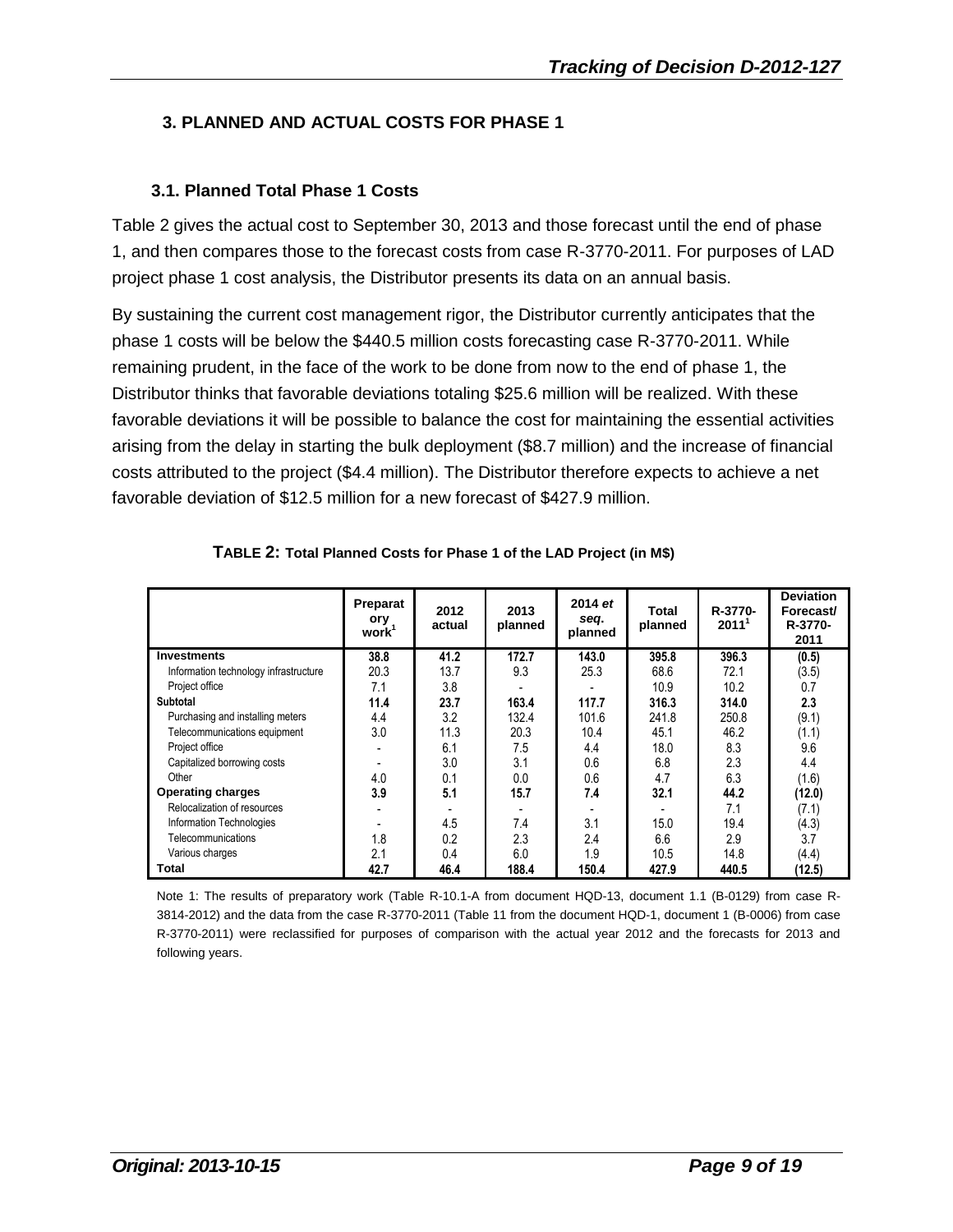As it involves the favorable deviations totaling \$25.6 million, the following are the main items involving investments:

- \$9.1 million attributable to the unit cost for the purchase of meters and their installation that was lower than initially forecast in case R-3770-2011, particularly when the installation is done by the Distributor's installers<sup>10</sup>. This deviation also includes a downward revision of the forecast number of required actions by a master electrician in cases where the installers observe that the base is damaged and presents a safety problem for the electric installation.
- \$4.6 million released by lower than forecast costs for deploying the information technology infrastructure (\$3.5 million) and the telecommunications equipment (\$1.1 million) necessary for implementing phase 1.

The following are the main favorable items involving operating charges:

- \$7.1 million involving relocalization of meter reading resources because permanent employees are progressively reassigned to reading routes not targeted by deployment.
- \$4.4 million in training and communication activities (under the heading "other charges") by the use of training tools developed for base activities in the downward revision of the number of additional resources required in the communication activities.

As for the unfavorable deviations totaling \$13.1 million, the following are the main items involving investments:

- \$3.7 million coming in part from essential maintenance activities during the transition period before the end of the pilot projects and the beginning of bulk deployment and also from the revision of the deployment schedule.
- \$4.4 million of borrowing costs to be capitalized.

 $10$  The LAD project costs in case R-3770-2011 included non-negotiated prices for new generation meters from the supplier Elster and the estimated services rate from the service provider.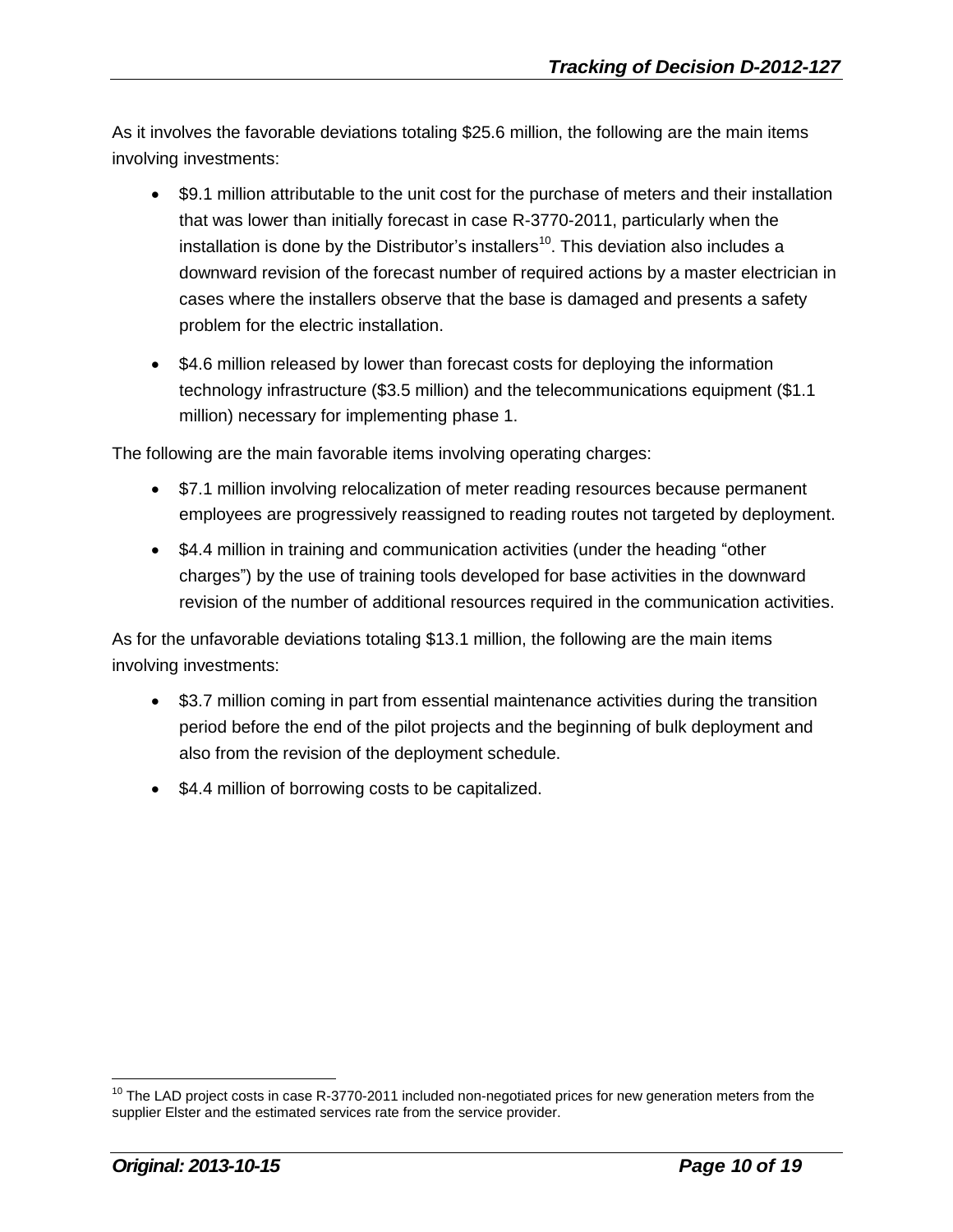Furthermore, involving operating charges, the lower than forecast costs for operating the information technology infrastructure (\$4.3 million) offset a cost increase for telecommunications activities (\$3.7 million), due in particular to the extension of the period of phase 1 work.

The Distributor indicates that the cost items that made it possible to generate favorable deviations are specific to the LAD project phase 1 implementation and can't be repeated in phases 2 and 3. As an example, during phases 2 and 3 of the project, the proportion of permanent meter reading employees to be relocated will necessarily be larger than for phase 1 and will consequently generate relocalization costs. Furthermore, the larger number of towns and the more vast area of the territories to be traversed in phases 2 and 3 will undoubtedly lead to costs consistent with those planned in case R-3770-2011, and therefore higher than the costs observed in phase 1, for the installations done by the Distributor's employees and for the communications activities.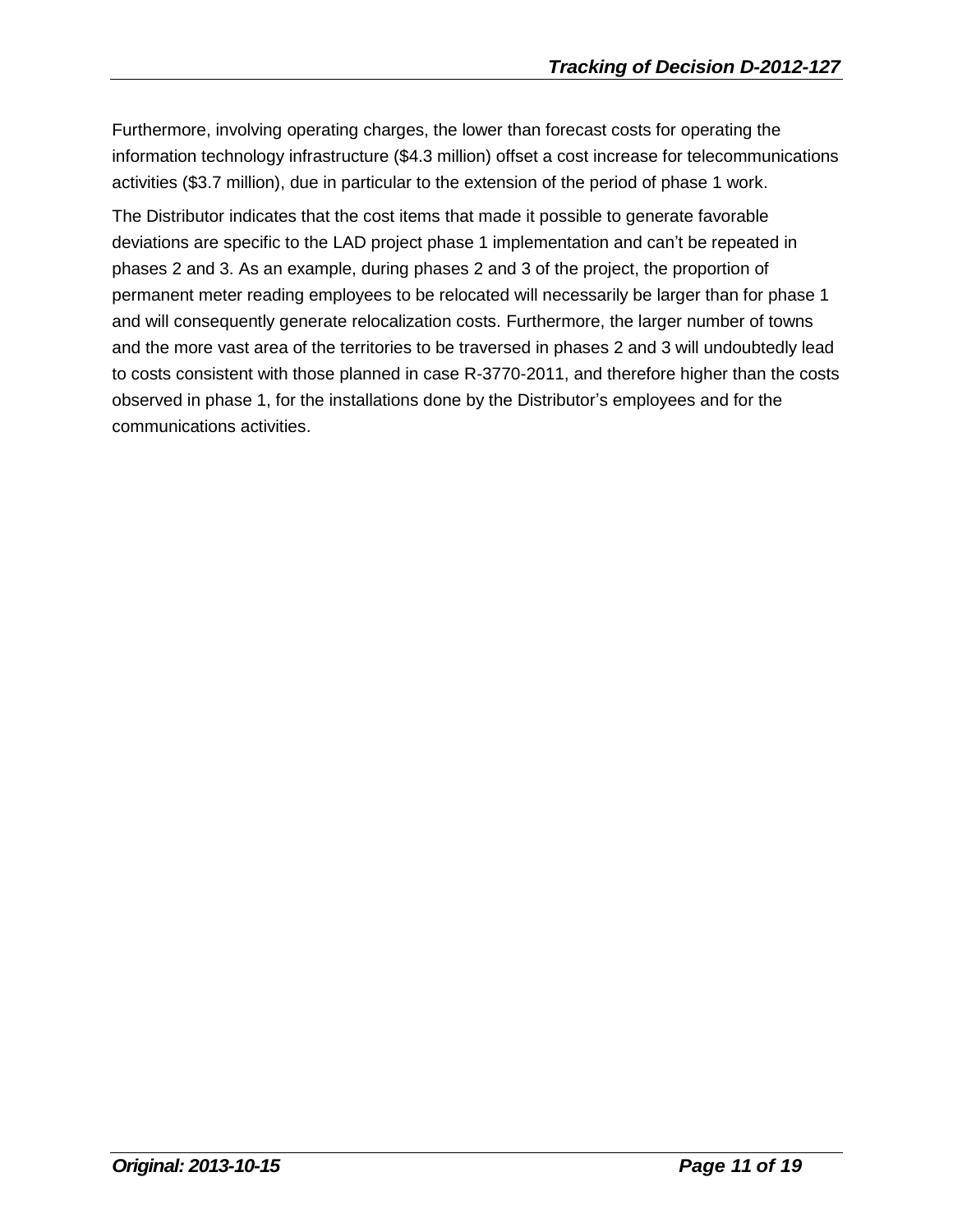#### **3.2. Actual and Planned Costs for 2013**

In table 3, the Distributor presents the actual and forecast costs for 2013 by quarter and compares them with the forecasts of the costs provided in connection with the 2013-2014 tariff case (case R-3814-2012).

The Distributor forecasts \$188.4 million in total costs, of which \$172.7 million is for investments and \$15.7 million for operating charges. The current forecast is within the \$202.9 million amount presented in the 2013-2014 tariff case.

|                                       | 2013         |              |                          |               | 2013 Cumulative                 |                  |                                                            |  |
|---------------------------------------|--------------|--------------|--------------------------|---------------|---------------------------------|------------------|------------------------------------------------------------|--|
|                                       | Q1<br>actual | Q2<br>actual | Q <sub>3</sub><br>actual | Q4<br>planned | Total<br>actual and<br>forecast | R-3814-<br>20121 | <b>Deviation</b><br>actual and<br>forecast/R-<br>3814-2012 |  |
| <b>Investments</b>                    | 12.4         | 33.0         | 66.4                     | 60.9          | 172.7                           | 182.5            | (9.8)                                                      |  |
| Information technology infrastructure | 1.9          | 1.2          | 4.6                      | 1.5           | 9.3                             | 10.7             | (1.5)                                                      |  |
| Project office                        |              |              |                          |               |                                 |                  |                                                            |  |
| Subtotal                              | 10.5         | 31.8         | 61.8                     | 59.4          | 163.4                           | 171.7            | (8.3)                                                      |  |
| Purchasing and installing meters      | 3.1          | 26.0         | 52.6                     | 50.7          | 132.4                           | 142.0            | (9.5)                                                      |  |
| Telecommunications equipment          | 4.5          | 4.0          | 5.8                      | 6.1           | 20.3                            | 20.6             | (0.2)                                                      |  |
| Project office                        | 1.8          | 1.0          | 2.5                      | 2.1           | 7.5                             | 6.2              | 1.3                                                        |  |
| Capitalized borrowing costs           | 1.1          | 0.8          | 0.8                      | 0.5           | 3.1                             | 1.4              | 1.8                                                        |  |
| Other                                 | 0.0          |              |                          |               | 0.0                             | 1.6              | (1.6)                                                      |  |
| <b>Operating charges</b>              | 2.7          | 3.4          | 3.9                      | 5.6           | 15.7                            | 20.5             | (4.8)                                                      |  |
| Relocalization of resources           |              |              |                          |               |                                 |                  |                                                            |  |
| Information technology                | 2.1          | 2.1          | 1.3                      | 1.9           | 7.4                             | 7.8              | (0.4)                                                      |  |
| Telecommunications                    | 0.6          | 0.6          | 0.6                      | 0.6           | 2.3                             | 1.8              | 0.4                                                        |  |
| Various charges                       | 0.0          | 0.7          | 2.1                      | 3.2           | 6.0                             | 10.8             | (4.8)                                                      |  |
| Total                                 | 15.1         | 36.5         | 70.3                     | 66.5          | 188.4                           | 202.9            | (14.5)                                                     |  |

#### **TABLE 3: COSTS FOR PHASE 1 OF THE LAD PROJECT – 2013 (IN M\$)**

Note 1: Data reclassified from table R-10.1-A from document HQD-13, document 1.2 (B-0129) of case R-3814-2012.

The following is the main favorable item involving investments:

 \$9.5 million attributable to the lower than forecast unit cost for purchasing and installing meters, and also the downward revision of the forecast number of visits required by a master electrician (see Section 3.1).

The following is the main favorable item involving operating charges:

 \$4.8 million in training and communication activities (under the "other charges" heading; see Section 3.1).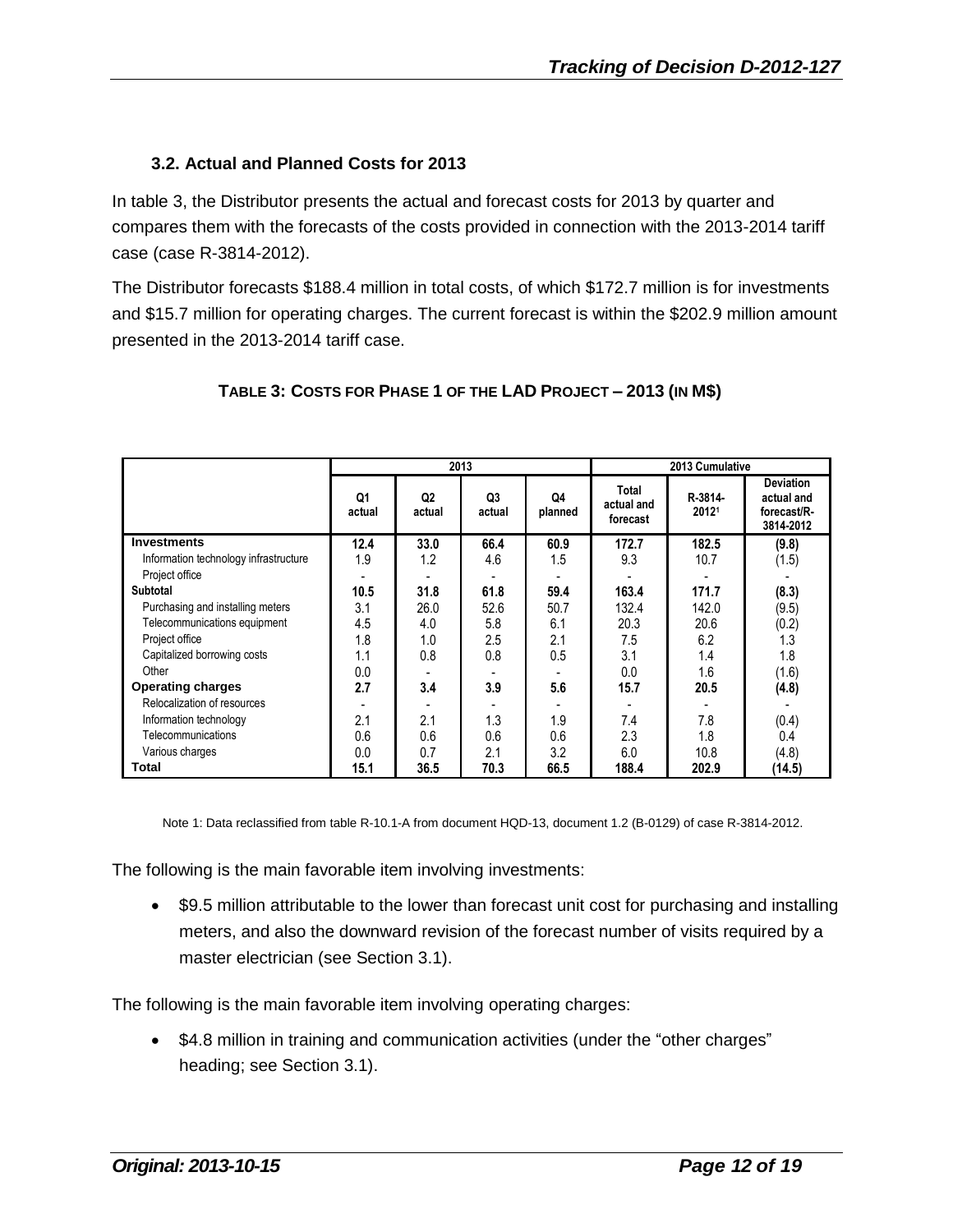#### **4. EFFICIENCY SAVINGS**

In the LAD project phase 1 authorization request, the Distributor estimated that at the human resources level 726 positions would be affected by the LAD project for the entire deployment<sup>11</sup>.

In anticipation of starting deployment and considering the fact that the situation was temporary, the Distributor starting in 2012 prudently managed the staff in the reading and collection process, for example by not filling some positions which became vacant. The efficiency savings, connected with eliminating reading routes, showed up gradually and represents 63 positions for the reading process on September 30, 2013. As for the savings related to service cut off and restoration activity associated with the collection process, they represent 12 positions on September 30, 2013. The savings related to the client service representatives will be materialized later in step with the installation of new generation meters that will allow reducing the number of bills produced on the basis of an estimate.

Furthermore, on September 30, 2013 the distributor also reported 68 demonstrated cases of bringing an electrical installation into compliance following detection of anomalies in the client's electrical installation which could affect the electricity measurement. It is currently analyzing 157 potential additional cases of bringing into compliance detected by September 30, 2013.

 $11$  Section 5.1 (page 31) of document HQD-1, document 1 (B-0006) from case R-3770-2011.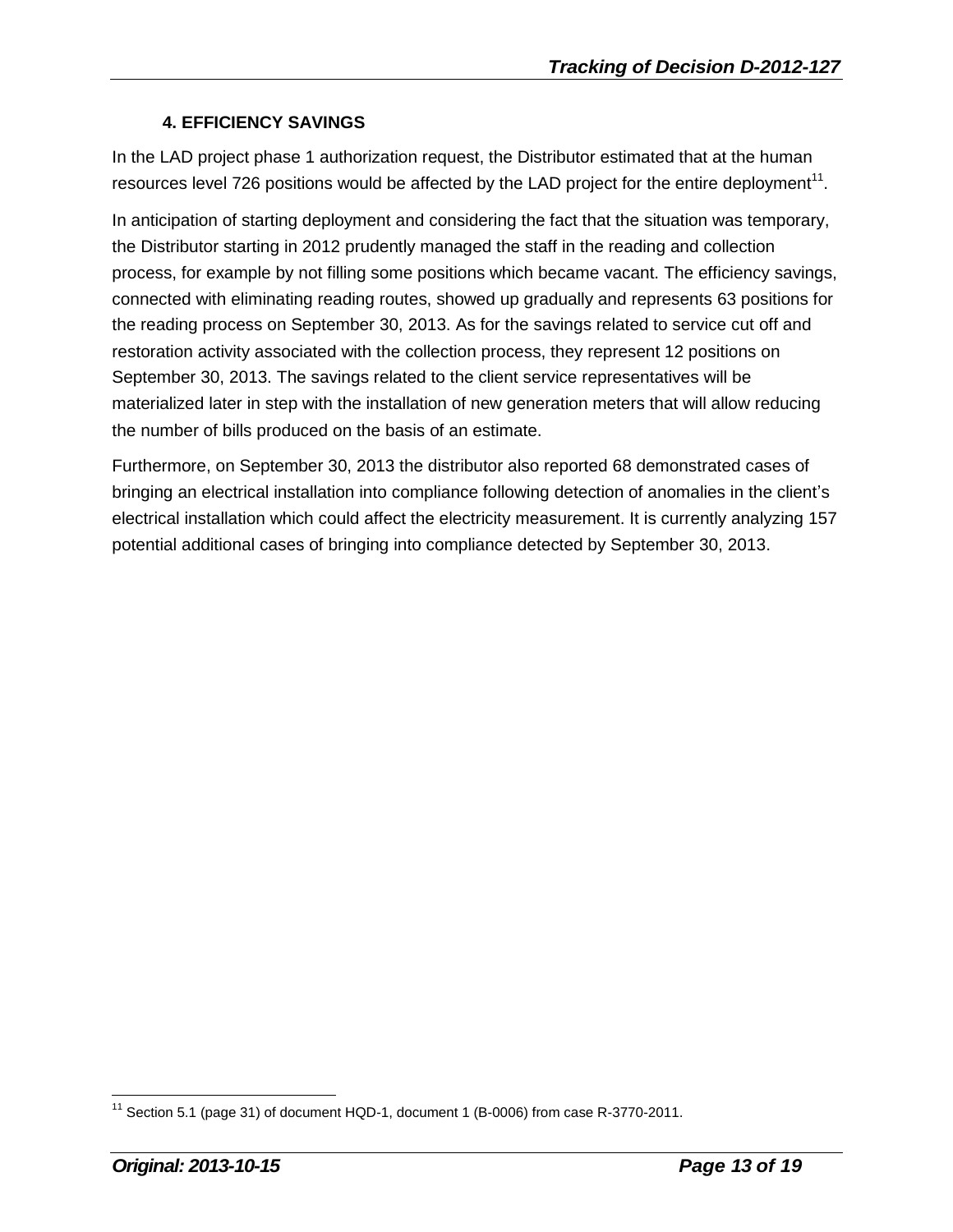#### **5. CLIENTS MAKING USE OF THE OPT-OUT OPTION**

On September 30, 2013, 1961 clients made use of the opt-out option has had a noncommunicating meter installed. This represents about 0.3% of the installed meters (new generation meters and non-communicating meters); this rate is below the percentage forecast (1%) in connection with the case R-3770-2011<sup>12</sup>.

The Distributor indicates that this rate would also be 0.3% if it took the ratio between the number of client requests to subscribe to the opt-out option (2980 requests by September 30) and the number of new meter installation notice letters (932,000 notice letters by September 30). The Distributor however considers that the number of non-communicating meters installed represents the most reliable data because it sometimes happens that clients change their mind and decide to opt for a new generation meter after having requested to subscribe to the opt-out option. By September 30, 222 clients had changed their mind and opted for a new generation meter. Thus, the dropout rate for the opt-out option represents nearly 10% of the clients who had completed the process, either by installation of a non-communicating meter (1961), or by changing their mind and instead opting for the installation of a new generation meter (222).

Table 4 shows the number of non-communicating meters installed by quarter to September 30, 2013.

|                         | 2013                           |     |       |       |  |  |  |  |
|-------------------------|--------------------------------|-----|-------|-------|--|--|--|--|
|                         | <b>Total</b><br>Q2<br>Q3<br>Q1 |     |       |       |  |  |  |  |
| <b>NCM</b><br>installed | 72                             | 330 | 1,559 | 1,961 |  |  |  |  |

**TABLE 4: NUMBER OF NON-COMMUNICATING METERS INSTALLED**

The Distributor indicated that when it plans to replace the meter in a given region by new generation meters, the clients who request a non-communicating meter within 30 days of the installation notice letter have a right to an installation

 $\overline{a}$ <sup>12</sup> Document HQD-1, document 6 (B-0094) from case R-3770-2011.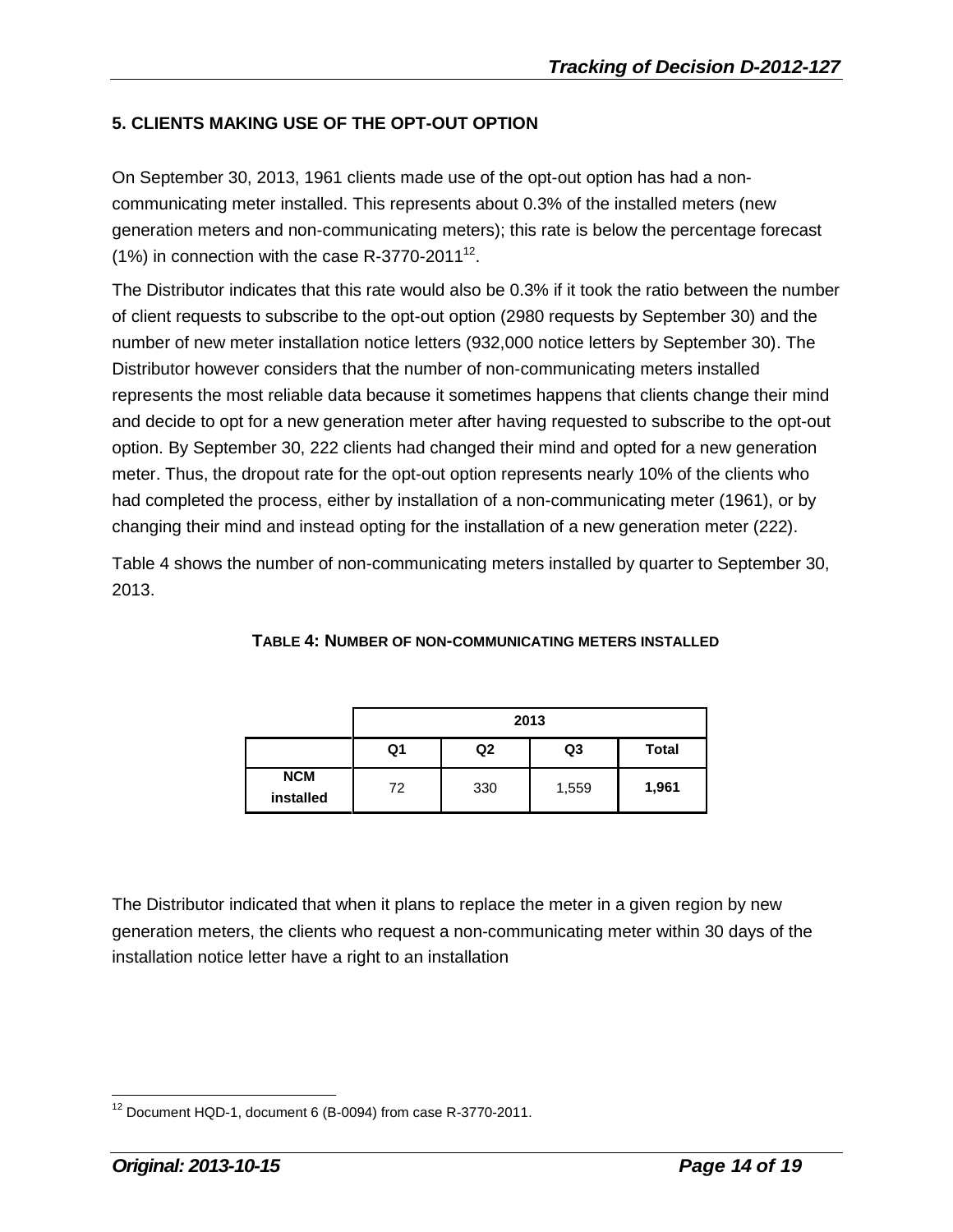credit for an amount set in the *Distributor's Tariffs and Conditions*. Thus, the 30 day interval granted the clients under the CES only serves to determine whether the clients have a right to an installation credit, since the choice can be exercised by the client at any time.

#### **5.1. Impact of the Number of Clients Who Exercised the Option to Opt-out from the LAD Project**

In the decision de-2012-128 (paragraph 92 to 95), the Authority indicated "that [t]he [applicantpayer] principle applies to the exercise of the opt-out [o]ption, because it involves a personal choice by a client with which must be combined the obligation to cover its costs."

The initial installation costs, the monthly manual reading costs and the application management costs associated with the opt-out option are billed according to the tariffs in effect in Article 12.5 of the *Distributor's Tariffs and Conditions* and according to the conditions established in Article 10.4 of the CES.

The Distributor clarifies that it attributes the non-communicating meter acquisition cost to the LAD project. However, attributing these costs to the project in no way creates a deviation because the Distributor had forecast the replacement of all meters and the cost of the noncommunicating meters substitutes for that of the new generation meters. As for the reinstallation costs of new generation meters for clients who would like to go back to the base offer, the Distributor thinks that the costs are marginal and should remain too low to have a real impact on the discounted savings from the LAD project.

Additionally, the AMI supplier, Landis+Gyr, estimated that at a refusal level under 2% distributed over the entire Québec territory the impact on the network topology would be minimal and consequently the addition of equipment would not be required.

In light of the current number of subscriptions, the Distributor thinks that the discounted savings from the LAD project will remain unchanged and confirms that there is no impact on the project costs.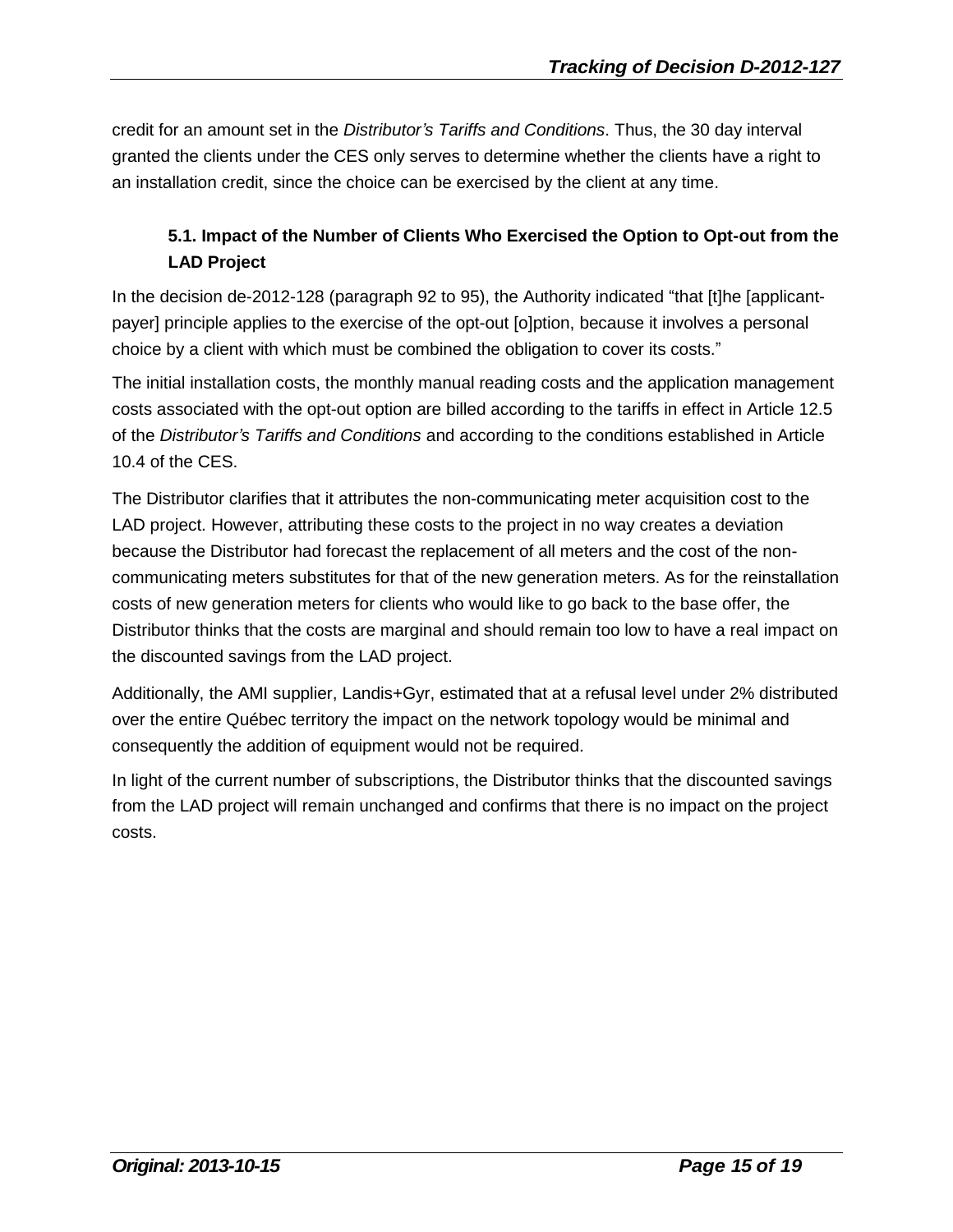#### **6. CLIENT COMPLAINTS RECEIVED**

At the beginning of the discussion, the Distributor indicates that the complaints concern the dissatisfaction experienced by a client with respect to services rendered by the distributor following a first contact of the client with client services. Although other types of requests are not recorded in the register or tracking system, the Distributor indicates that it contacts each client by telephone or writing in order to respond to any question on their part and provide the requested information. These other requests are therefore not part of the complaint tracking.

For the quarter ending September 30, 2013, the Distributor and the service provider received a total of 120 complaints, so the complaints relative to the number of meters installed for the same period represents 0.03%. The complaint rate therefore remains stable. Table 5 reports, by quarter, complaints received according to the reason types; the reasons are defined in Attachment A.

| Reason              | 2013           |                |                |              |  |  |  |  |
|---------------------|----------------|----------------|----------------|--------------|--|--|--|--|
|                     | Q <sub>1</sub> | Q <sub>2</sub> | Q <sub>3</sub> | <b>Total</b> |  |  |  |  |
| Service conditions  |                | 12             | 6              | 18           |  |  |  |  |
| <b>Billing</b>      |                | 3              | 6              | 10           |  |  |  |  |
| Interference        |                | 8              | 27             | 35           |  |  |  |  |
| Concerns/Refusal    | 1              | 4              | 10             | 15           |  |  |  |  |
| Service performance | 1              | 43             | 71             | 115          |  |  |  |  |
| <b>Total</b>        | 3              | 70             | 120            | 193          |  |  |  |  |

#### **TABLE 5: NUMBER OF CLIENT COMPLAINTS BY REASON TYPE**

Note: The number of complaints for the second quarter was revised following the discovery of a data compilation error. Additionally, some complaints from the second quarter were reclassified to another reason, following their handling, in order to better reflect the actual subject of the associated complaints.

The Distributor wants to emphasize that management of complaints is part of a global process whose objective is to maximize the satisfaction of each client. This process incorporates all the elements necessary so that the Distributor can reduce the number of complaints to a minimum. The Distributor brings to the Authority's attention some of the components of this overall process: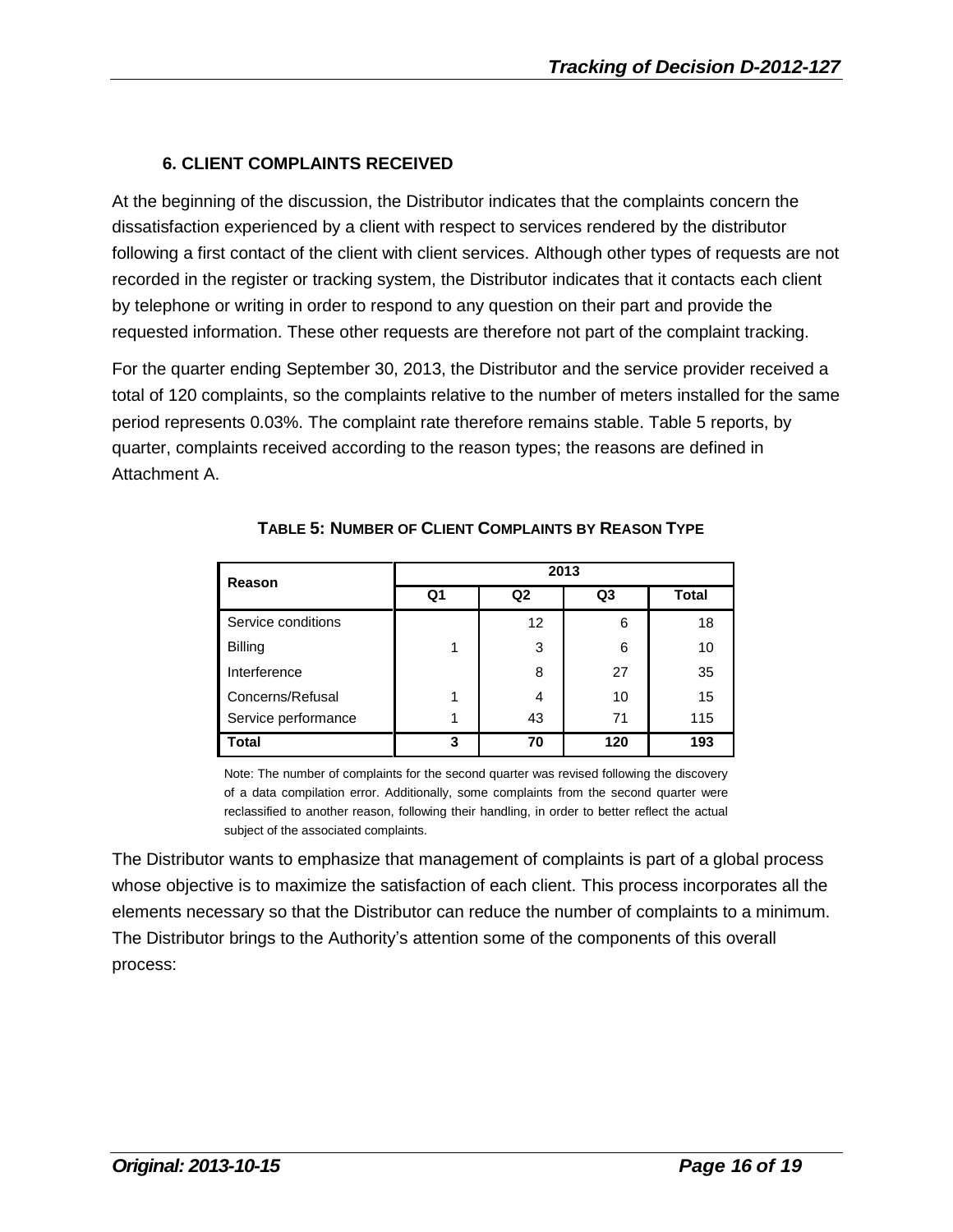- A communication plan that aims to respond to the individual concerns of each client (see the assessment of the communication plan filed October 7, 2013);
- Surveys conducted by an outside firm covering the satisfaction of clients with new generation meter installation services;
- The application of the quality assurance program relating to the new generation meter installation process;
- A service provider compensation clause incorporating the number of complaints received;
- A rigorous complaint tracking and analysis process involving, when the situation calls for it, the participants at the origin of the complaint, and feedback to them.

Additionally, the results the client satisfaction survey demonstrate a satisfaction rate of 8.8 out of 10 for the meter installation on September 30, 2013.